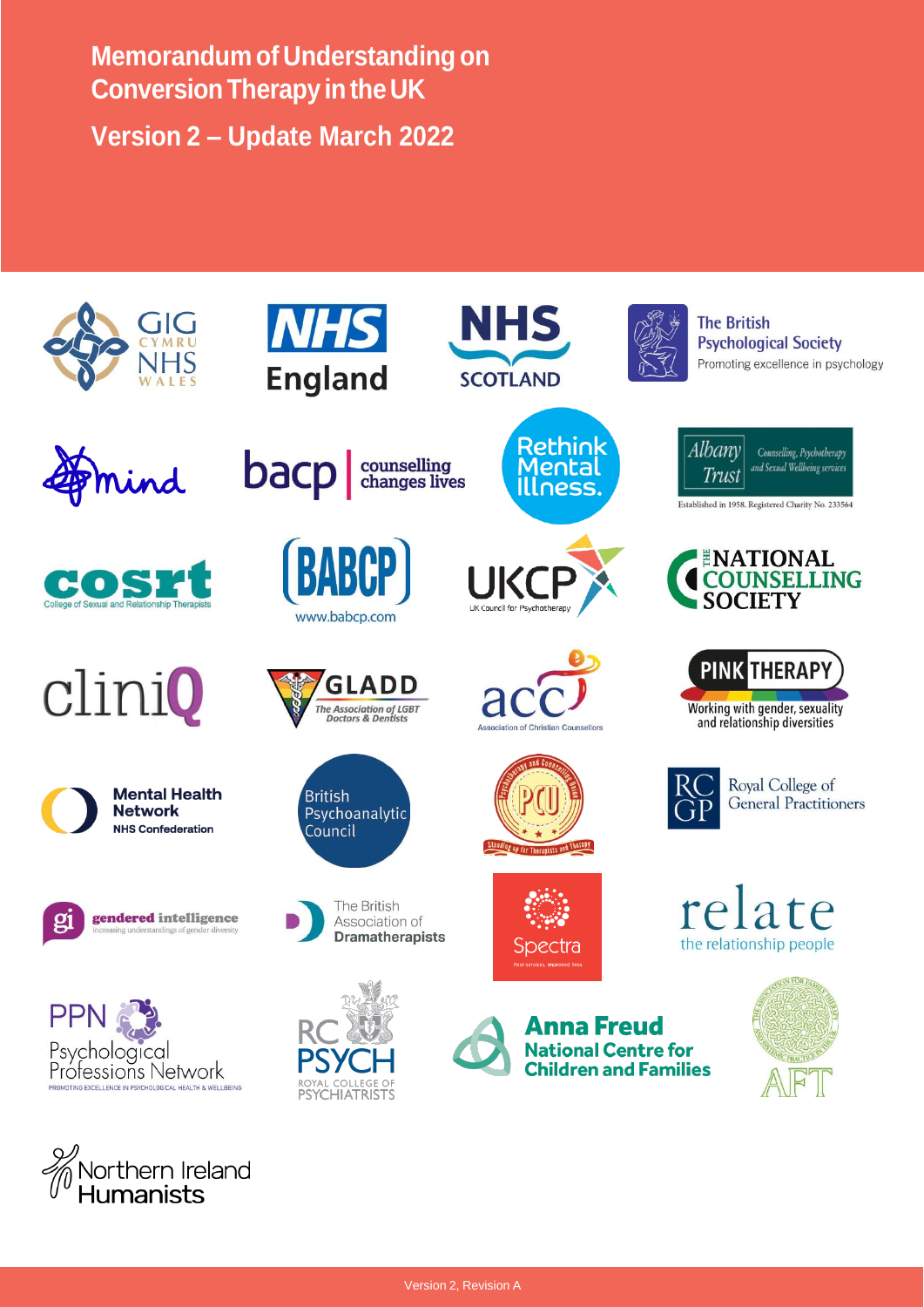# **Purpose and Overarching Position:**

- **1** The primary purpose of this Memorandum of Understanding (MoU) is the protection of the public through a commitment to ending the practice of 'conversion therapy' in the UK.
- **2** For the purposes of this document 'conversion therapy' is an umbrella term for a therapeutic approach, or any model or individual viewpoint that demonstrates an assumption that any sexual orientation or gender identity is inherently preferable to any other, and which attempts to bring about a change of sexual orientation or gender identity, or seeks to suppress an individual's expression of sexual orientation or gender identity on that basis.

These efforts are sometimes referred to by terms including, but not limited to, 'reparative therapy', 'gay cure therapy', or 'sexual orientation and gender identity change efforts', and sometimes may be covertly practised under the guise of mainstream practice without being named.

- i) For the purpose of this document, sexual orientation refers to the sexual or romantic attraction someone feels to people of the same sex, opposite sex, more than one sex, or to experience no attraction.
- ii) For the purposes of this document, gender identity is interpreted broadly to include all varieties of binary (male or female), nonbinary and gender fluid identities.
- **3** Signatory organisations agree that the practice of conversion therapy, whether in relation to sexual orientation or gender identity, is unethical and potentially harmful.
- **4** Signatory organisations agree that neither sexual orientation nor gender identity in themselves are indicators of a mental disorder.
- **5** This MoU also intends to ensure that:
	- $\blacksquare$  the public are well informed about the risks of conversion therapy.
	- **healthcare professionals and psychological** therapists are aware of the ethical issues relating to conversion therapy.
- new and existing psychological therapists Ē. are appropriately trained.
- a. evidence into conversion therapy is kept under regular review.
- ä. professionals from across the health, care and psychological professions work together to achieve the above goals.
- **6** This position is not intended to deny, discourage or exclude those with uncertain feelings around sexuality or gender identity from seeking qualified and appropriate help.

This document supports therapists to provide appropriately informed and ethical practice when working with a client who wishes to explore, experiences conflict with or is in distress regarding, their sexual orientation or gender identity.

Nor is it intended to stop psychological and medical professionals who work with trans and gender questioning clients from performing a clinical assessment of suitability prior to medical intervention. Nor is it intended to stop medical professionals from prescribing hormone treatments and other medications to trans patients and people experiencing gender dysphoria.

For people who are unhappy about their sexual orientation or their gender identity, there may be grounds for exploring therapeutic options to help them live more comfortably with it, reduce their distress and reach a greater degree of self-acceptance. Some people may benefit from the support of psychotherapy and counselling to help them manage unhappiness and to clarify their sense of themselves. Clients make healthy choices when they understand themselves better.

Ethical practice in these cases requires the practitioner to have adequate knowledge and understanding of gender and sexual diversity and to be free from any agenda that favours one gender identity or sexual orientation as preferable over other gender and sexual diversities. For this reason, it is essential for clinicians to acknowledge the broad spectrum of sexual orientations and gender identities and gender expressions.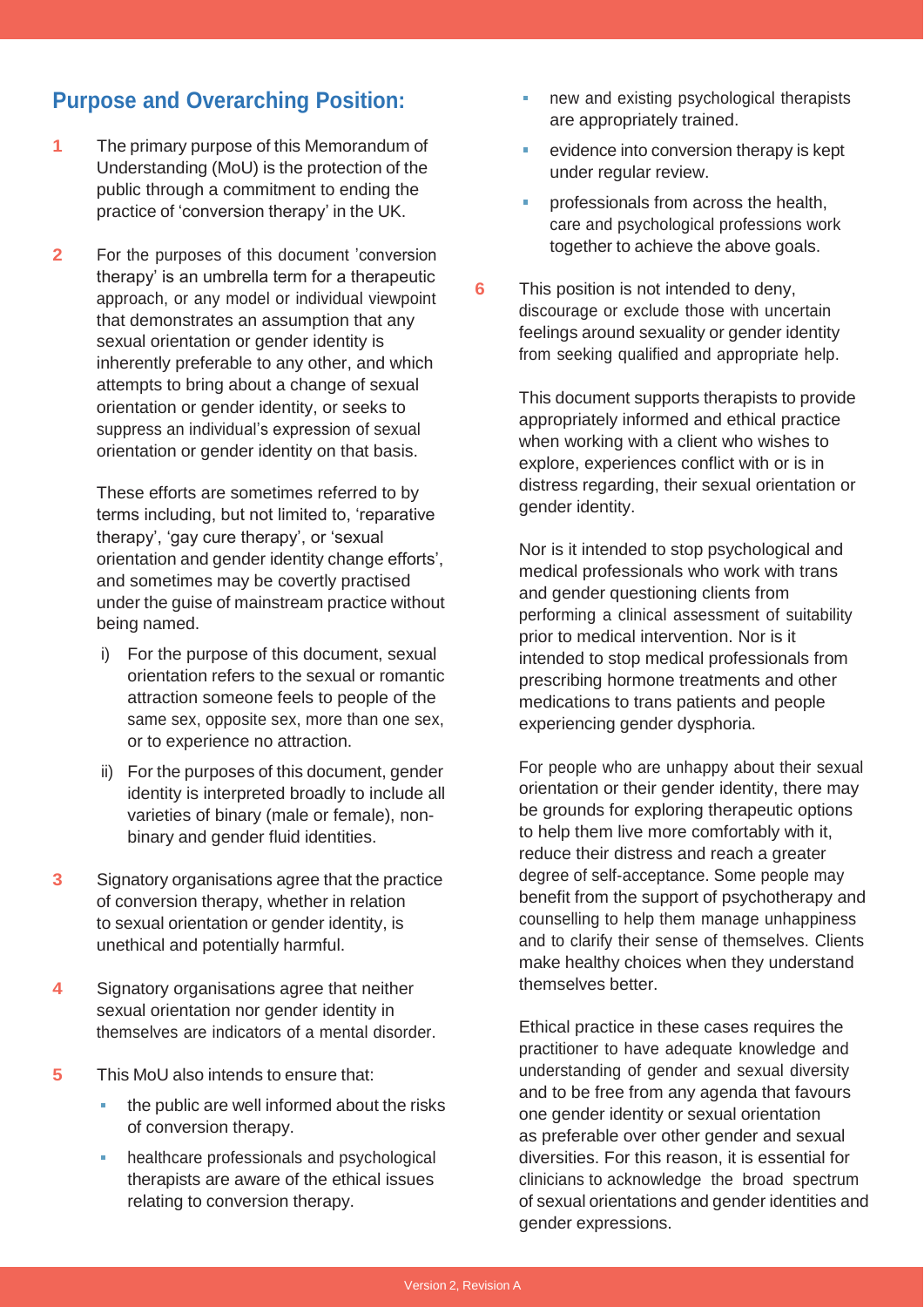## **Roles and responsibilities:**

- **7** Signing this document commits signatory organisations to draw up an action plan to proactively implement the relevant actions below.
- **8** Where appropriate, the organisations undersigned will ensure that there is board-level support in carrying out the necessary measures to meet the commitments within the MoU.
- **9** While all parties share a common interest in ending conversion therapy, their remits and responsibilities differ.
- **10** This MoU does not exhaustively list every action which every organisation will take but sets out a framework for how organisations will respond to the issue in areas where they do have responsibility.
- **11** Organisations with practice members will ensure through training and/or published guidelines that the relevant over-arching ethical principles in their statements of ethical practice are understood and applied when working with sexually and gender diverse clients, as pertaining to the basic standards of honest, competent and nondiscriminatory practice to which clients of all identities and orientations are entitled.
- **12** Organisations that work in the provision of mental or psychological health delivery or commissioning, such as the NHS, will seek to ensure they do not commission or provide conversion therapy.
- **13** Professional associations will work to ensure their memberships have access to the latest information regarding conversion therapy.
- **14** Professional associations will endeavour to make Continuing Professional Development (CPD) events available which help develop therapists' understanding and cultural competence in working with gender and sexually diverse clients.
- **15** Organisations will work together to create a shared information resource on conversion therapy, including Frequently Asked Questions (FAQs), and help and support for both members of the public and professionals.
- **16** Those with a responsibility for training will work to ensure that training prepares therapists to have sufficient levels of cultural competence such that they can work effectively with gender and sexually diverse clients.
- **17** Training organisations are advised to refer to the latest guidelines from professional associations who are signatory organisations on working with gender and sexually diverse clients when reviewing their curriculum on equality and diversity issues.
- **18** Organisations will review their current guidelines and policies and consider the need to include more specific requirements to ensure individual practitioners and training organisations demonstrate awareness and understanding of policy regarding conversion therapy.
- **19** Campaigning bodies will work to ensure that their target audiences are aware of the basis for concern about any ongoing practice of conversion therapy.

#### **Review & Research:**

- **20** Signatory organisations will meet regularly to oversee the implementation of the MoU and monitor progress towards realising its intentions and goals.
- **21** Within the next five years, if funded, signatory organisations will seek to ensure appropriate research into the prevalence and effects of conversion therapy in the UK, and into how best to work with gender and sexually diverse clients.
- **22** The text of the MoU will be kept under review and altered, if necessary, in the light of new research or the appearance of unintended consequences. A full formal review will be conducted every three years from the date of the MoU hard launch (July 2018). The next formal review is due in July 2021.
- **23** Signatory organisations will endeavour to keep abreast of international developments in addressing conversion therapy.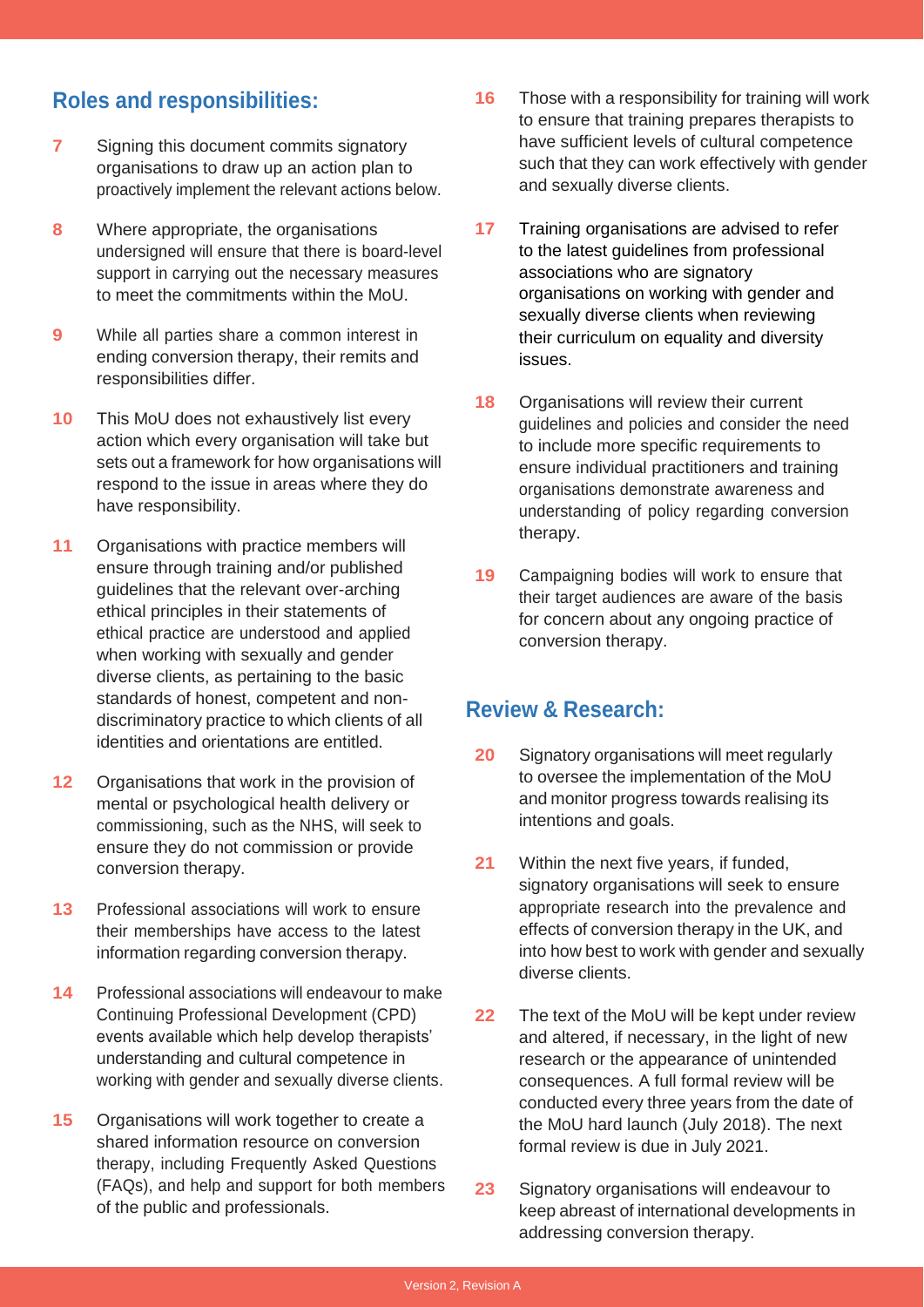### **Mutual understanding:**

- **24** The memorandum is not intended to and does not create any contractual obligations between these parties.
- **25** Instead, this memorandum is signed in recognition of a shared professional responsibility to improve the support and help available to those at risk from conversion therapy.

**Nicola Gale, President** British Psychological Society

**Dr Thomas Swaine, GLADD Secretariat** GLADD (The Association of LGBT Doctors and Dentists)

**Helen Morgan, Chair** British Psychoanalytic Council

**Meg Moss, Chief Executive** National Counselling Society

**Richard Bagnall-Oakeley, Chair** Psychotherapy and Counselling Union

**Jeremy Clarke, Chair & Clinical Director,** Albany Trust

 $12$ 

**Chris Williams, President** British Association of Behavioural and Cognitive Psychotherapies

**Michelle Ross, Co-founder** cliniQ

**Professor Sir Bruce Keogh, National Medical Director** NHS England

finan Wilson

**Simon Wilson, Chair** Relate

**Reenee Singh** Association for Family Therapy

franceleane

**Dr Andrew Reeves, Chair** British Association for Counselling and Psychotherapy

Kets'

**Peter Saddington, Chair** College of Sexual and Relationship Therapists

Catherine Galdemod

**Catherine Calderwood, Chief Medical Officer for Scotland** NHS Scotland

NJ Nalte

**Nigel Mathers, Honorary Secretary** Royal College of General **Practitioners** 

Anthony V. Rudolle

**Anthony Ruddle, Chair** Association of Christian **Counsellors** 

John Haslett Didnes

**John Hazlett Dickinson, Chair** British Association of **Dramatherapists** 

**Dr. Jay Stewart, CEO** Gendered Intelligence

Dominic Davies

**Dominic Davis, Chief Executive** Pink Therapy

 **Martin Pollecoff, Chair** UK Council for Psychotherapy